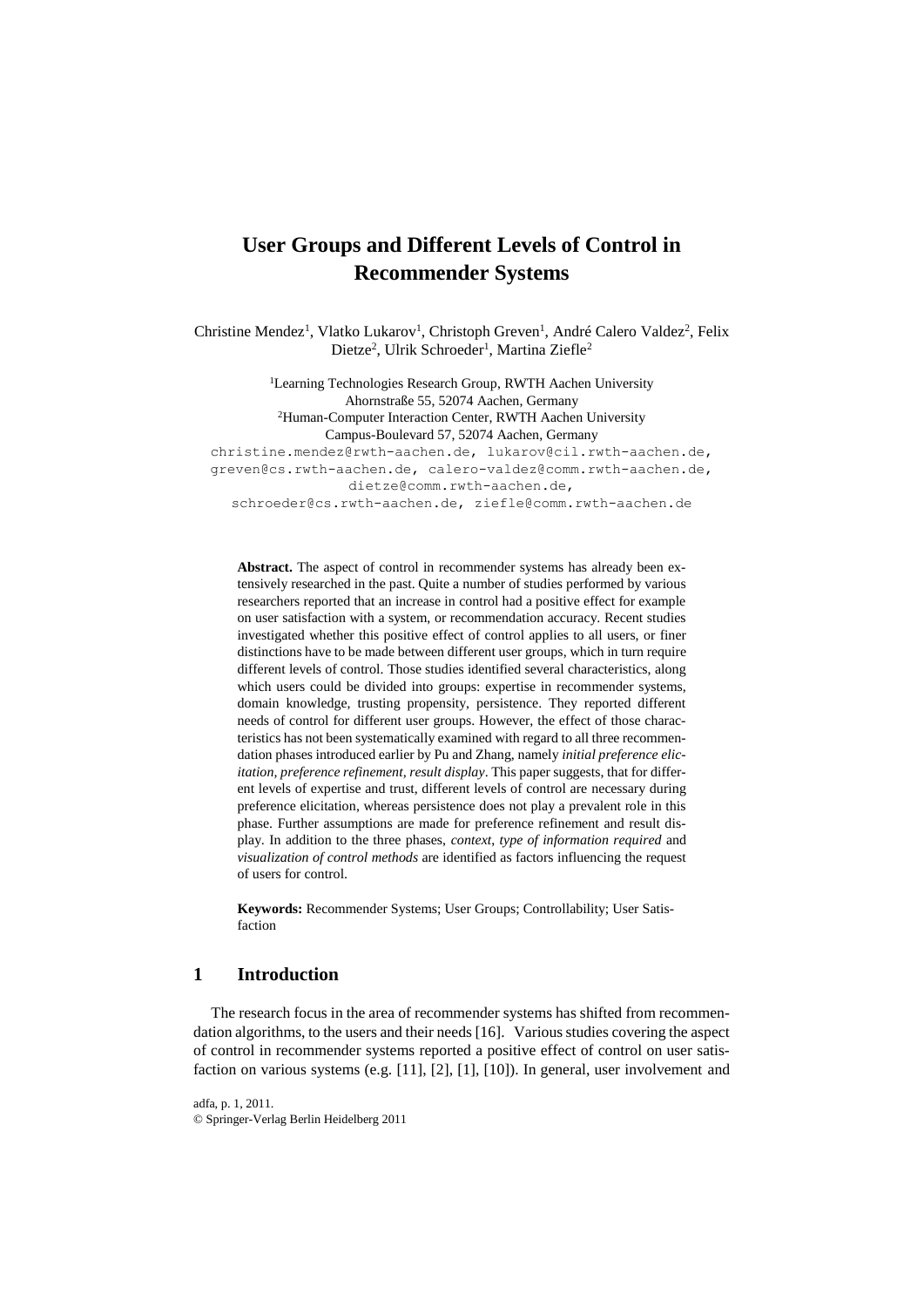interactive interfaces do have immediate impact and effect on the user experience. So far, to our knowledge, only a few studies examined the general assumption that more control automatically leads to better user experience. A more fine-grained distinction between user-groups revealed, that different levels of control are requested by different users ([12], [7], [9], [8]). In those studies, researchers distinguished users by varying levels of the following characteristics: expertise in recommender systems, domain knowledge, trusting propensity, and persistence. In fact, they found that different user groups responded differently to an increase in control. This paper provides an overview over past results by classifying them according to the phases of the recommendation process. For each phase we will discuss suggestions for further empirical research and formulate hypotheses based on previous research.

# **2 Controllability in Recommender Systems**

One way to introduce controllability in recommender systems is to actively involve the user in the recommendation process (workflow). The user can shape and improve his profile within the system; change and adapt the way recommendations are presented to him; provide additional context information which the system cannot implicitly collect in order to receive more suitable suggestions. These are just a small set of user activities in different stages/phases of the recommendation process which increase controllability. In the following section we will provide detailed overview of different interaction techniques and activities, and how were they used in different phases of the recommendation process.

### **2.1 Ways to Control the Recommendation Process**

Looking at existing work that deals with controllability and user interaction with recommender systems, it is clear that there are different ways to allow the user to influence the recommendation process. Some notable examples are creating a user profile by "giving binary or multi-scale scores" to items, tagging items, weighting of item attributes, critiquing recommendations, The list of intervention possibilities throughout the recommendation process goes on and on [13].

In order to facilitate the comparison of different controlling capabilities, we will classify them with respect to key activities in the recommendation process or phases identified by Pu and Zhang: (i.) (Initial) Preference Elicitation. In the initial phase the system gains initial knowledge about the user and establishes accurate interest profile in order to recommend items that match the user's taste. [13] (ii.) Preference Refinement. In this phase, the system refines the user's preferences after the initial phase of recommendation. In this phase, the user has the opportunity to alter (update) his preferences in order to receive more appropriate recommendations from the system. Activities like adding supplementary ratings to sample items, or evaluating the recommendations themselves via critiquing can help the recommender system from going in the wrong direction with the recommendations. (iii.) Result Display Strategies. In this phase, the generated recommendations are presented to the user [13]. In the following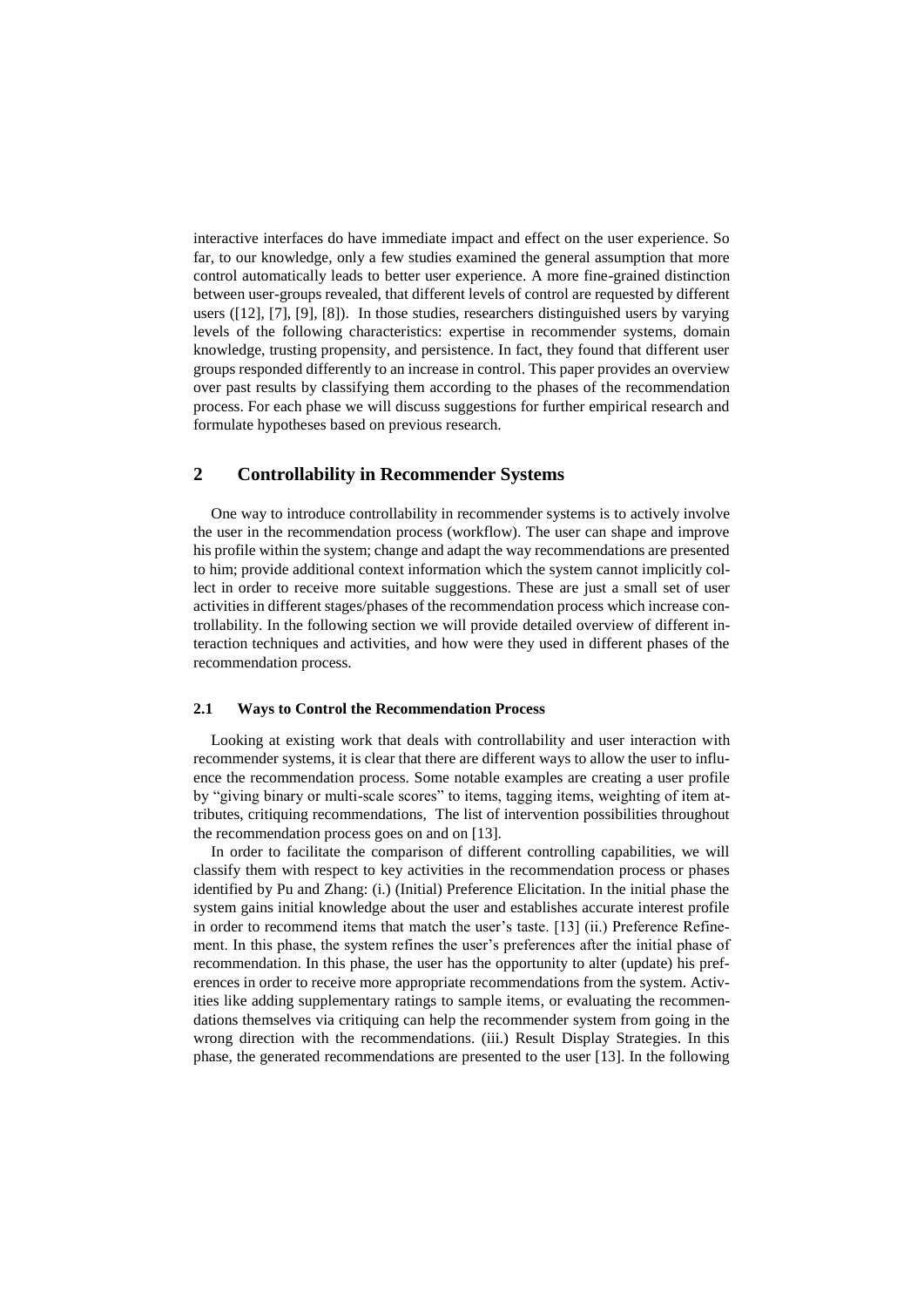sections we will present exemplary studies, which implemented control mechanisms for each of the three phases. Fig. 01 provides an overview of these exemplary studies. It illustrates how those examples support the different recommendation phases and summarizes their findings on how those control mechanisms affect the user.



**Fig. 1.** Three recommendation phases with examples of control mechanisms and correlations to several positive aspects.

### **During Initial Preference Elicitation**

In their study, McNee et al. [11] compare varying amounts of user control in the sign up process for the online movie recommender platform "MovieLens". New users are asked to rate 10-15 movies they have seen, in order to create a user model and receive better recommendations. They found that the users may not only be involved by rating movies suggested by the system (system-controlled approach), but also the users themselves can suggest and rate movies they had seen in the past (user-controlled approach).

They discovered that the user models created with the user-controlled interface were more accurate than the others and that the users were more satisfied with their recommendations than those in the other focus group. Furthermore, participants in the usercontrolled group tended to return to the system and showed a more active use after the sign-up process [11]. McNee et al. call them more "loyal" to the system and attribute this to their personal involvement in the initial preference elicitation. Although the signup process in this condition took the users almost twice as long, they did not perceive it as being lengthy. This, McNee et al. argue is also due to their involvement with the system [11].

Loepp et al. [10] present another way to exploit user interaction in the initial preference elicitation process. They specifically stress that their approach helps in overcoming the cold-start problem and can be applied for a user who does not have or want a permanent profile [10]. In this particular case, the user picks different sets of items, instead of rating individual items. The increase of user-provided information leads to positive user feedback w.r.t. fit, novelty of the results, control, effort and adaption [10] in the recommendation process, when compared to the manual search or automated recommendations with no user interaction. Lastly, they derived from their observations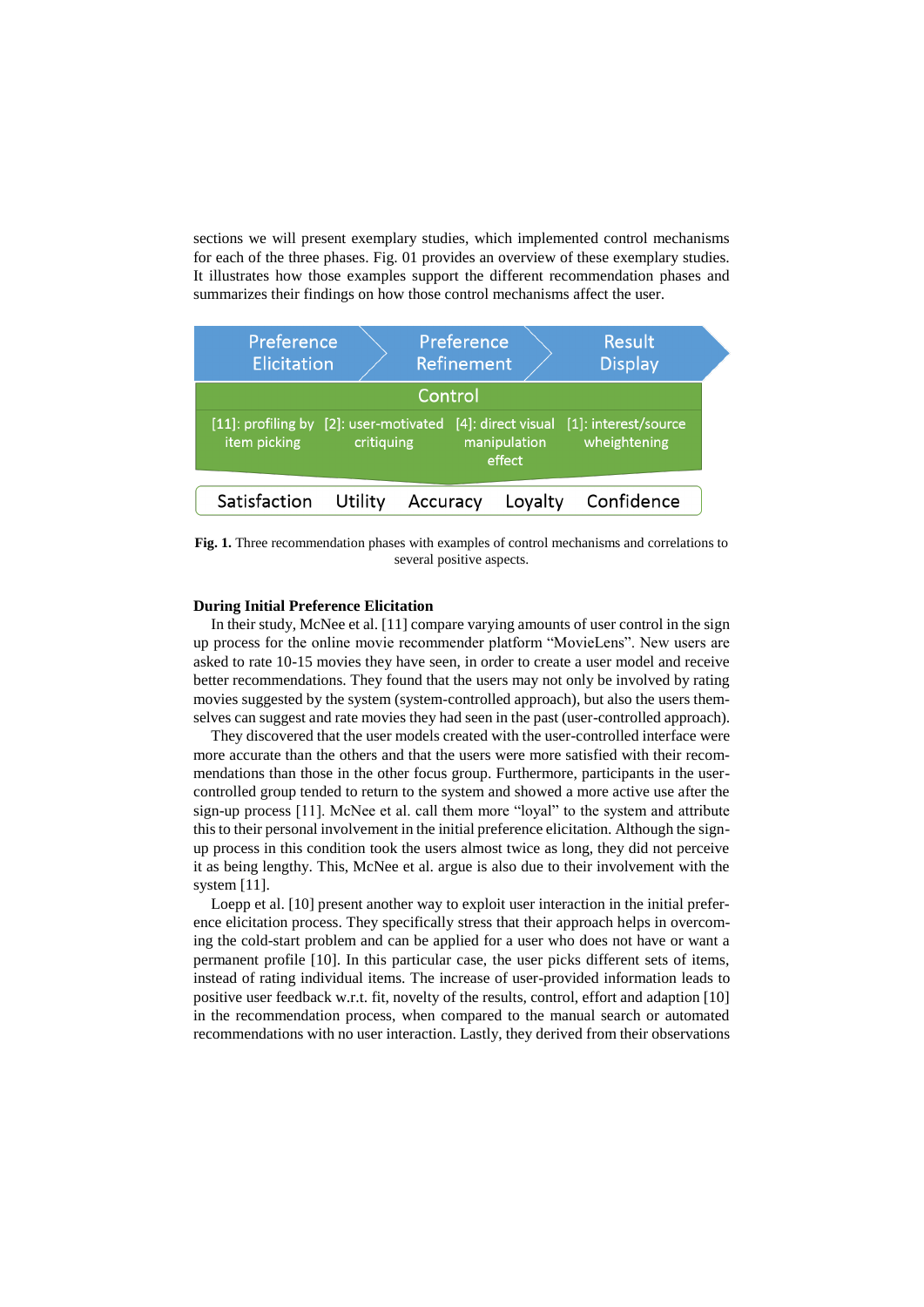that their approach is especially well suited for users who do not have formed a concrete search goal yet [10].

#### **During Preference Refinement**

One example for an increase in control during preference refinement is discussed by Chen and Pu [2]. They examine different kinds of critiquing-based recommender systems. Generally speaking, these systems allow the user to improve or narrow down their results by critiquing the recommendations they received earlier. Chen and Pu compare dynamic critiquing (as a form of system-proposed critiquing) with user-motivated critiquing. In this comparison they analyze both objective (decision accuracy, task completion time, interaction effort) and subjective (perceived cognitive effort, decision confidence, trusting intentions) criteria [2]. They observe that user-motivated critiquing required less effort and resulted in a higher decision accuracy. Also this system was perceived as less demanding in terms of critiquing effort by their participants. The perceived critiquing effort was also correlated with the users' confidence in the results. The higher the user's confidence, the lower their perceived effort [2].

Gretarsson et al. [4] developed an interactive visualization that allows the user to explore their Facebook friends' interests and thus pick recommendations or results of interest: SmallWorlds. In their design, they graphically depict the user surrounded by alternating layers containing both their friends and their friends' items of interest, which are unknown to the user so far. Initially, the distance between a user and a friend is defined by the amount of common interests. The more items they have in common so far, the closer a friend (and their respective interests). Dragging a friend or an item nearer to the user increases their weight and highlights related items that might match the user's taste.

Gretarsson et al. [4] found that this mapping for the process of weighting or selection is very intuitive and easy to handle. Furthermore, their results indicate that people could easily find common tastes. The same holds for popular and interesting items which were easy to identify. Their participants also stated that using SmallWorlds was easier than browsing a text-based interface for common interests and new recommendations. The parallel comparison of their friends was perceived as an exceptional advantage.

#### **Upon Result Display**

Bostandjiev et al. [1] developed a system called TasteWeights. Although they also rely on Facebook data to create recommendations, their interface and interaction possibilities differ from the SmallWorld concept. Their surface is divided up into three columns. The first column contains a user profile with their (Facebook) items listed. The second column consists of three parts, representing three different recommendation engines which use the profile data to come up with recommendations. The recommendations are displayed in the third column. Each column allows the user to control the weight of an item or a recommendation technique. The impact on the other columns are immediately displayed on the graphical interface. For their study, Bostandjiev et al. compared the user satisfaction and recommendation accuracy when they were allowed to manipulate a set of various interaction possibilities in the system.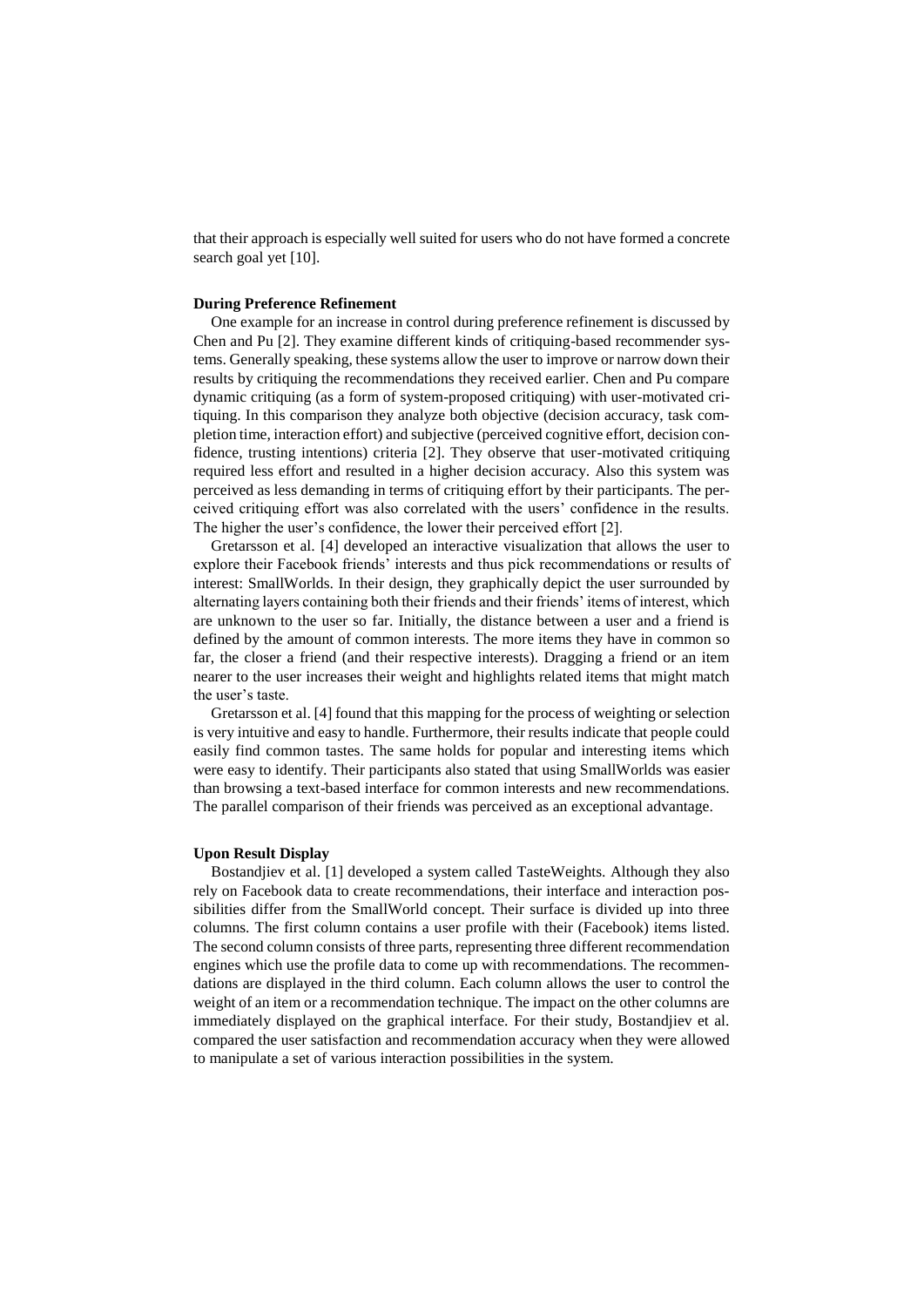They found that the possibility of interacting with all three columns (which also includes an immediate (or direct) observation of the impact on the recommendations) lead to the most accurate recommendations and was perceived useful in the recommendation process. The full interaction condition also outperformed hybrid recommendation approaches using the same engines but offering no interaction to the user [1].

Ekstrand et al. [3] also let users control the algorithm with which their recommendations are created. While TasteWeights allowed the user to weight the contribution of a recommender engine to the result set, Ekstrand et al. let the user choose one algorithm which creates the whole result set.

They found, that not even a third of the users they recorded, used the opportunity to switch between different recommendation algorithms to get different result sets. Those who did, tended to use the system rather actively in general [3]. One can argue that such behavior indicates (but does not prove) that there might be a correlation between active users and the need of control. Examining only the users who switched between recommenders, it became clear that they tend to experiment with the obtained results early during a session, but settle for one algorithm rather quickly (no further changes in later sessions/during that session). For those users, user satisfaction and recommendation accuracy is high [3].

## **2.2 User Reactions to Levels of Control**

As the examples show, there are several ways of giving more control to the user during all phases of the recommendation process. The general results show that an increased level of control is well-appreciated by the users. An increase in control lead for example to increased recommendation accuracy ([11], [2], [1]), fit, novelty [10], and thus user satisfaction  $([1])$  and a better feeling of control and adaption  $([11], [10])$  in various studies. Moreover, Chen and Pu could report that more control in critiquingbased recommenders cost their users less effort [2]. A similar result was obtained by Parra and Brusilovski [12]: The majority of their participants stated that using their visual control mechanisms facilitated their task compared to a baseline interface with no control options.

Harper et al. [5] also reported positive feedback to increased control levels in their experiment. Users report that their "adjusted lists better represent their preferences" and "subjects responded positively to a survey question if they would use a [control] feature" like the one used in the study [5]. This feedback is particularly interesting since users also reported usability issues with the given system. This suggests that the benefit of the control options outweighed inconveniences during the use of the tools.

Such positive results lead Hijikata et al. [6] to examine whether the mere feeling of being in control is enough to obtain higher user satisfaction during the use of a recommender system, without actually intervening in the process. In their study they compared two user groups: The first group using actual control mechanisms, while the other users were presented with 'placebo controls' which had no effect on the recommendations. They found that actual control correlated positively with user satisfaction, whereas the fake controls showed no such effect. [6]. This is an important result in so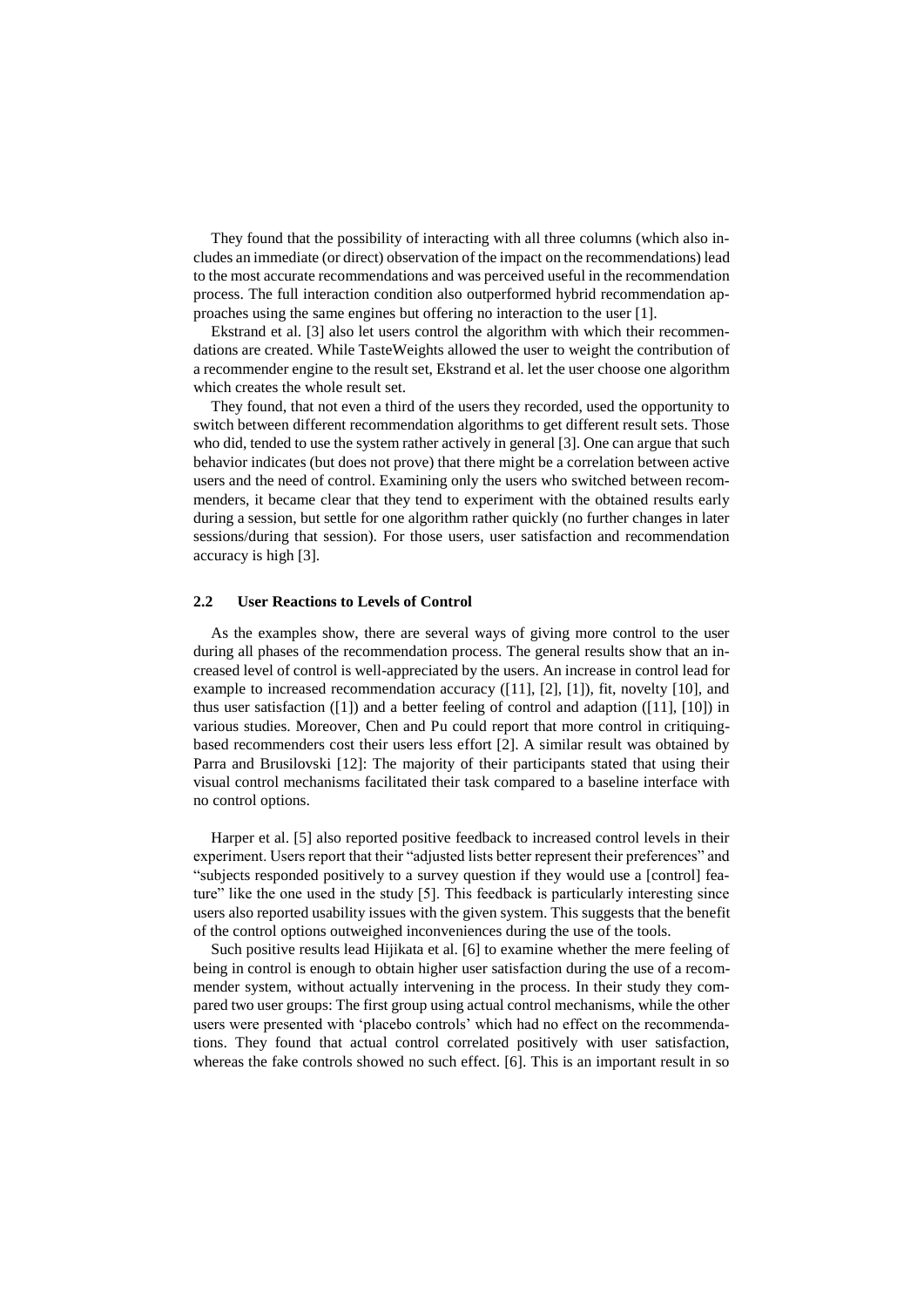far as it supports the claim, that the user's participation in the recommendation process is a valid contribution to its results. This underlines the importance of using tools for including the user in the recommendation process.

Starting from those general results, a few attempts were made to distinguish between several user groups and their individual needs of control. Researchers started posing the question whether control is actually desirable for all kinds of users, or if there are certain characteristics which lead to different user reactions. Table 1 gives an overview of user categorizations from past research work. Different user groups are distinguished from the uniform crowd according to certain user characteristics. Those groups are then separately confronted with different levels of control. By doing so, the results reflect a more diverse population with users who have different prerequisites and needs. Concrete results of past work will be presented in the next section.

| user category        | user type    | cause |
|----------------------|--------------|-------|
| expertise (with RS)  | novice       |       |
|                      | professional |       |
| domain knowledge     | beginner     |       |
|                      | expert       |       |
| trustfulness         | sceptics     |       |
|                      | trustful     |       |
| satisficer/maximizer | satisficer   |       |
|                      | maximizer    |       |

**Table 1.** Influence of control increase on different user groups, based on [8] and [4].

# **3 Distinguishing User Groups and their Specific Needs**

When developing an interactive system in general, the two most important questions one needs to answer are: Who are the users, and how are they going to use the system? In the following sections we try to categorize the different user groups and identify their specific needs within the context of controllability of recommender systems. We considered different factors, such as, information type, context, goal, interface or results visualization, and others, when distinguishing the different user groups and addressing their specific needs.

### **3.1 Previous Work**

Jameson and Schwarzkopf [7] question the assumption that more control leads to more user satisfaction. In their study they found that both automatic and manual updating of recommendations on a hotlist had supporters amongst their participants. They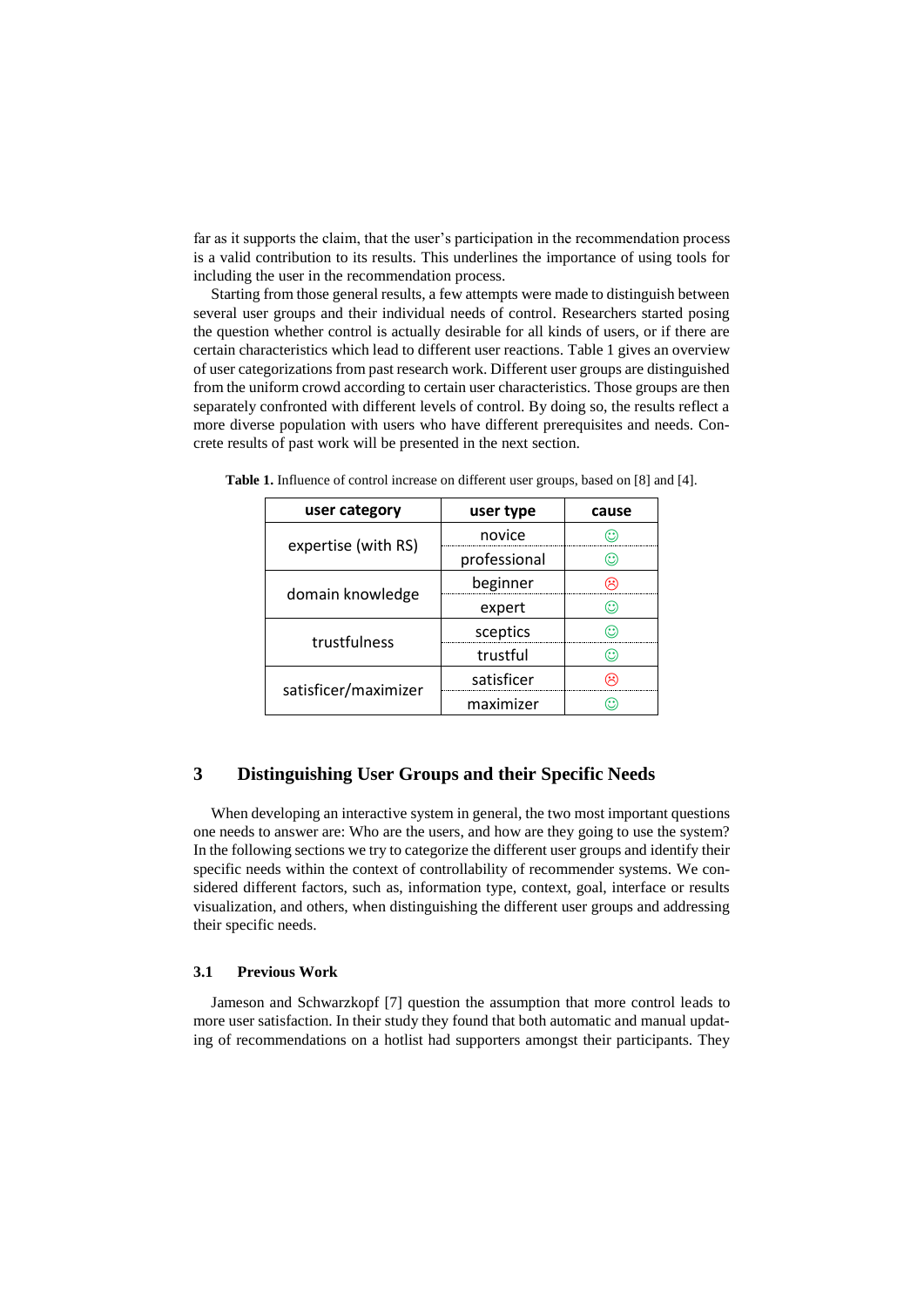identify the following factors that must be taken into account when giving control to users [7]:

- 1. The nature of the application and of the adaptation involved
- 2. Individual differences among users in terms of preferences, experience and ways of approaching the tasks in question
- 3. Contextual factors like speed of internet connection
- 4. Random situational factors like the nature of the information retrieved during the process.

Parra et al. [12] introduced a hybrid recommender system called SetFusion, which gives control to the user during both preference refinement and result visualization. It allows to adjust the weight of each of the different recommendation approaches that contribute to generating results. Furthermore, the results are visualized in an interactive Venn diagram which allows further inspection of an item and filtering the results according to certain criteria (for further details, see [12]).

They examined the effect of those control opportunities on user engagement and user experience with the system. In addition to the work of Jameson and Schwarzkopf, they considered concrete user characteristics: (i) User expertise (domain), (ii.) User experience with the underlying system, (iii.) trusting propensity, (iv) user experience with recommender systems in general [12].

They found that "past expertise of different kinds appears to be an important factor", influencing the user experience [12]. Their users showed more engaged use of the recommender system in the examined use case. Moreover, they perceived a higher diversity in the results [12]. This can be seen as contributing to a positive user experience. Parra and Brusilovski also found that a higher trusting propensity leads to increased trust in the visualization tools provided. What is interesting is that they found further characteristics like gender and native language to correlate with certain behavior [12], which is to be analyzed further in the next section.

In their online study, Knijnenburg et al. [9] rely on the TasteWeight system for social recommendations. They allow for different levels of control (none, item-control, friendcontrol) and inspectability (display the whole graph or just a list of results during the inspection phase). Their results show that both control conditions lead to higher system understandability with a notably lower inspection time. This ultimately leads to a higher perceived quality of the recommendations. Furthermore, they discovered a positive effect of trusting propensity on user satisfaction and a negative effect of expertise on user control. But although experts tend to feel less in control, they had higher ratings for perceived recommendation quality and satisfaction with the system [9]. In [8] they compare user satisfaction with different interaction methods: (i.) no interaction: list of items by popularity, (ii.) sort: sorting a given list by an attribute (from a list of possibilities), (iii.) explicit: weighting attributes, (iv.) implicit: having weights assigned according to their browsing behavior, (v.) hybrid: combination of (iii.) and (iv.). Each of those interaction techniques corresponds to a concept of decision making [8]. They then tested which interaction method was preferred by users with different levels of certain characteristics: domain knowledge, trusting propensity and persistence.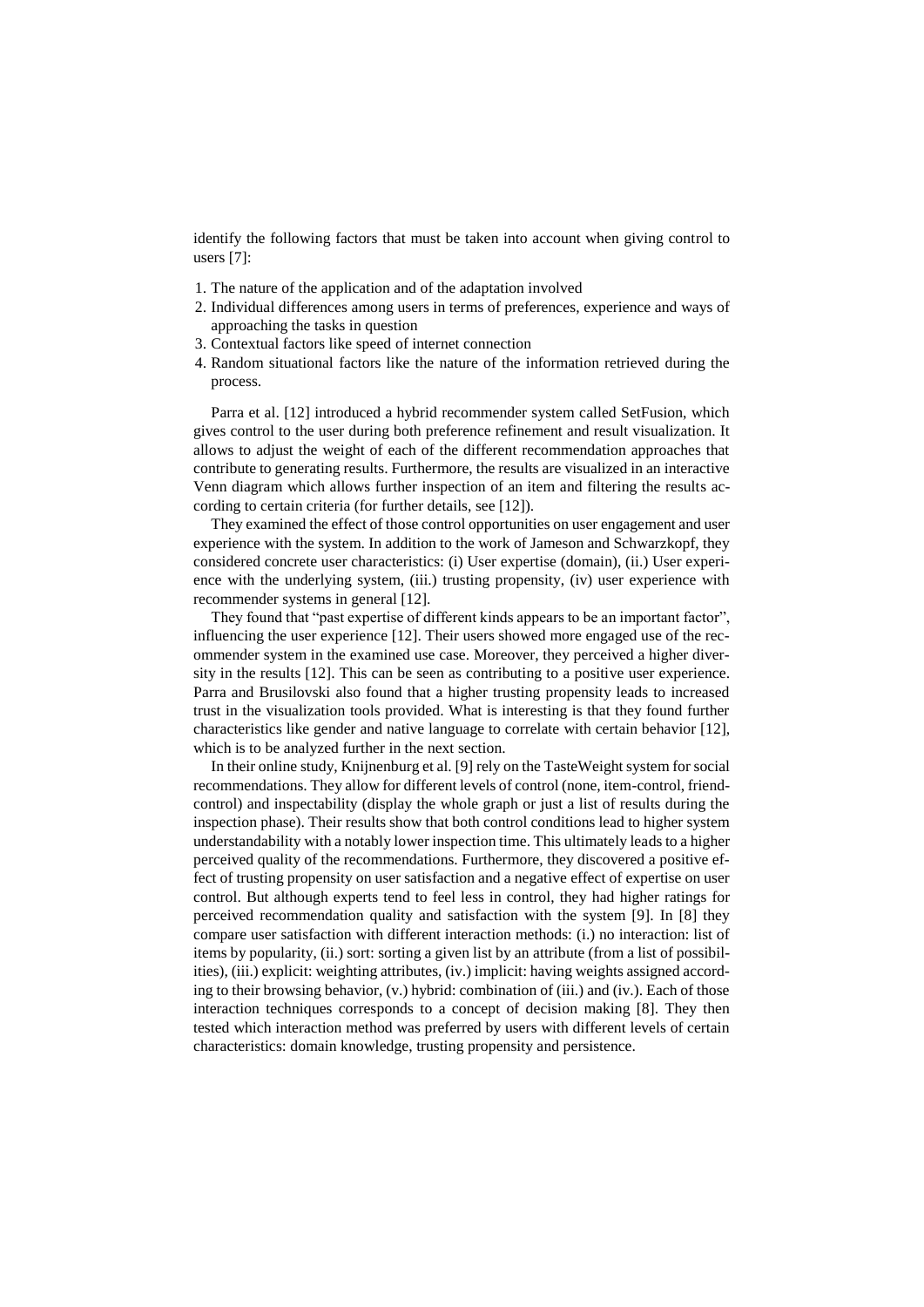Indeed, Knijnenburg et al. could confirm their prediction that there was no overall best system, but that users preferred different systems according to their user group. For example, novice users had higher results for perceived control with the first system (where actually they did not have any opportunity of manipulation), whereas experts experienced the least control in this condition. A surprising finding was that the level of perceived control between the other three systems did not differ significantly for experts. Furthermore, as Knijnenburg et al. expected, experts showed the highest user interface satisfaction with the hybrid system, which was the least satisfying for novices [8].

The results for trusting propensity were different from what had been expected beforehand. Different controlling conditions provoked no significant difference for the measured understandability of the system. There was however a positive correlation between trusting propensity and perceived system effectiveness for method (i.) no interaction, (iii.) explicit, (iv.) implicit. Regarding the user interface satisfaction, trusting propensity correlated positively with the explicit and implicit interface. Persistence, i. e the span between maximizers who strive for the optimal result w.r.t all aspects of their research and satisficers who are content with the first result which matches an acceptance criterion, showed no effect on understandability, perceived effectiveness, control, or user interface satisfaction for any of the conditions [8].

### **3.2 Further Possible Factors to Distinguish Appropriate Amount of Control**

After reviewing previous work on different user-groups and their control preferences, we would like to point out further possible areas of research which were not covered by previous studies. Also further factors were identified which, in certain circumstances, might have an influence on the amount of control desired by the user.

**Recommendation phase**: In the second chapter, different recommendation methods were introduced and assigned to the three key activities - initial preference elicitation, preference refinement, and result displaying - defined by Pu et al. [13]. In order to make a more fine-grained distinction between user needs, we propose that those phases in the recommendation process themselves function as factors which influence the adequate amount of control for a certain user group. We already presented that different recommendation methods offer different opportunities for the user to intervene in the recommendation process and thus control its results. We propose that those ways of interaction are not equally well suited for different user groups, as will be examined further in this chapter. Finally, we will take a closer look at previous findings from different papers and compare and relate their outcomes. Based on this theoretical analysis, further guidelines are proposed for the implementation of control in recommender systems which still might need further confirmation by evaluations.

### **During Initial Preference Elicitation**

In the studies presented in this section, no further differentiation between users was made in order to better understand their needs of control in the first phase of preference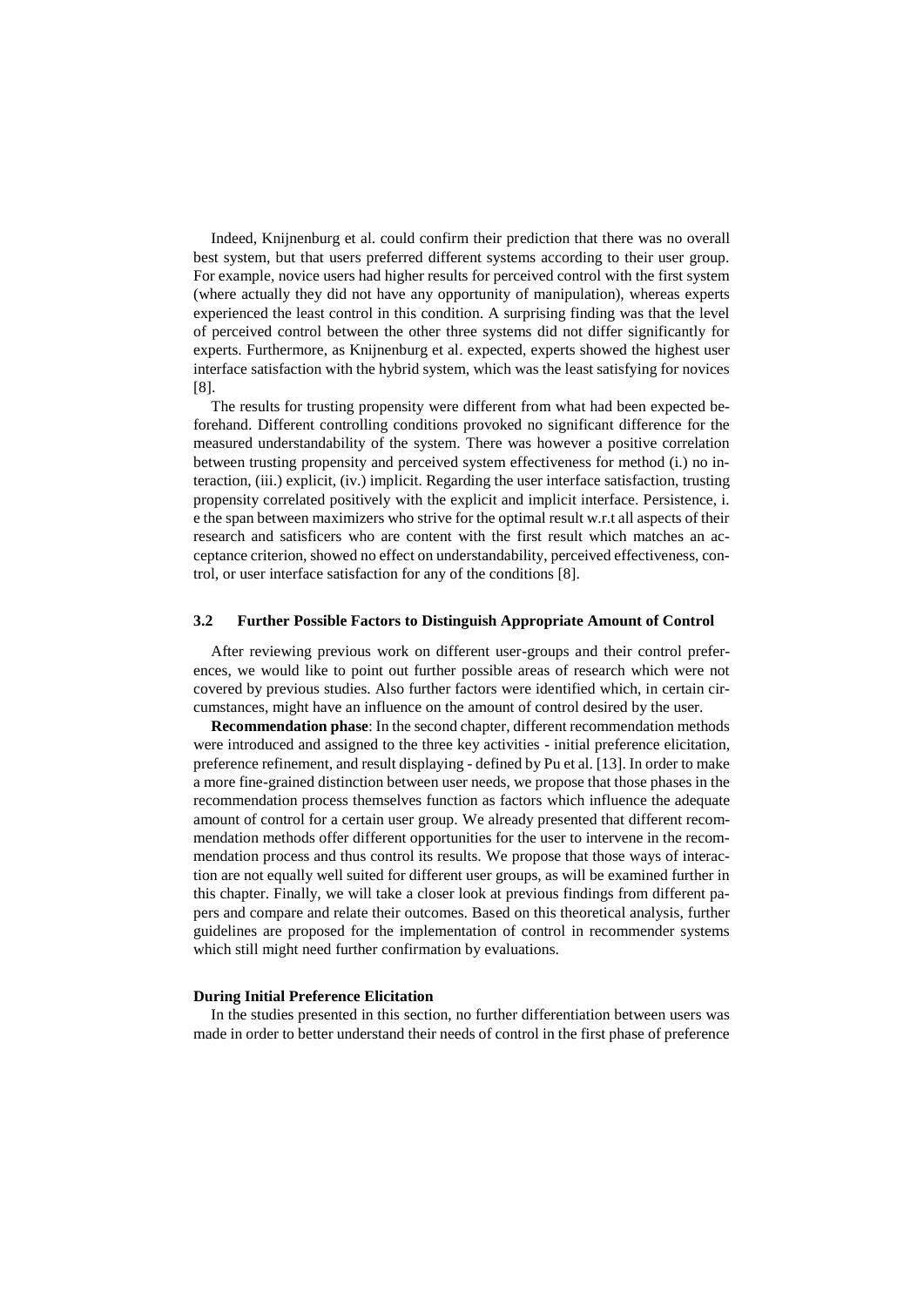elicitation. We took the user characteristics that were examined in the other recommendation phases (preference refinement and result display) and reflected upon their possible interaction with control methods and other relevant factors in the first phase. This reflection leads to the following outcomes.

In preference elicitation the type and nature of the required information has a significant impact on creating the user profile, or creating the item's characteristics within the recommender system. This information can be classified in three categories: personal information, domain-specific information, and context information.

**Personal information**: If the initial preference elicitation does not require any prerequisite knowledge, novices, as well as, experts are capable of intervening in the recommendation process by creating a profile and providing personal information. This activity requires low level of cognitive effort. Hence, one could argue that both user groups would appreciate a high level of control. This could be achieved by similar methods to those used by McNee et al. [11] who allowed participants to come up with their own items (in terms of interests, characteristics, etc.) instead of having them rate given options during creation of their profile. This would be an easy and understandable way for users with different levels of domain knowledge to exert control and refine their results. In order to facilitate the task, one could also provide optional suggestions, as in the hybrid interface of [11].

Users who are rather skeptical might also appreciate elaborate control methods that allow them to specify what information to share and what to keep to themselves, as opposed to more trusting users.

**Domain-specific information**: This type of information also elicits and contains personal preferences, but at the same time this kind of information is more specific to their domain of knowledge and operation. In their study, McNee et al. [11] required domain-specific information, when they asked to either rate given films, or to come up with films one has already seen and then rate those. As their results show, users who were given more control in their study tended to be more loyal to the system in a later stage of use. Nevertheless, this focus group had the most participants that gave up on the sign up process. Further examinations of this correlation could provide new knowledge. A possible finding could be (a) that users who were given more control yielded better results and invested more energy in the recommendation process. Both factors that could explain their observed loyalty. One could also argue that (b) given the high rate of people who gave up in the sign up process, only those users who are highly interested in the domain (in this case 'music') were willing to invest more effort into initial preference elicitation. Their loyalty could thus be attributed to their interest in the domain and not to the sign up- and recommendation process.

Based on (b) we would argue that during preference elicitation if domain-specific information is required, experts value an increase in control more than novices.. This suggests that during preference elicitation, it would make sense to confront the user with a "slimmed down interface" which requires a minimal level of interaction, but gives the user the freedom to provide more information, putting in extra effort. The user should always have the opportunity to give up some personalization for more comfort and ease of use. The user thus could cut right to the chase, or take time to configure their profile. If the system in use is designed for a user to come back, it could hint that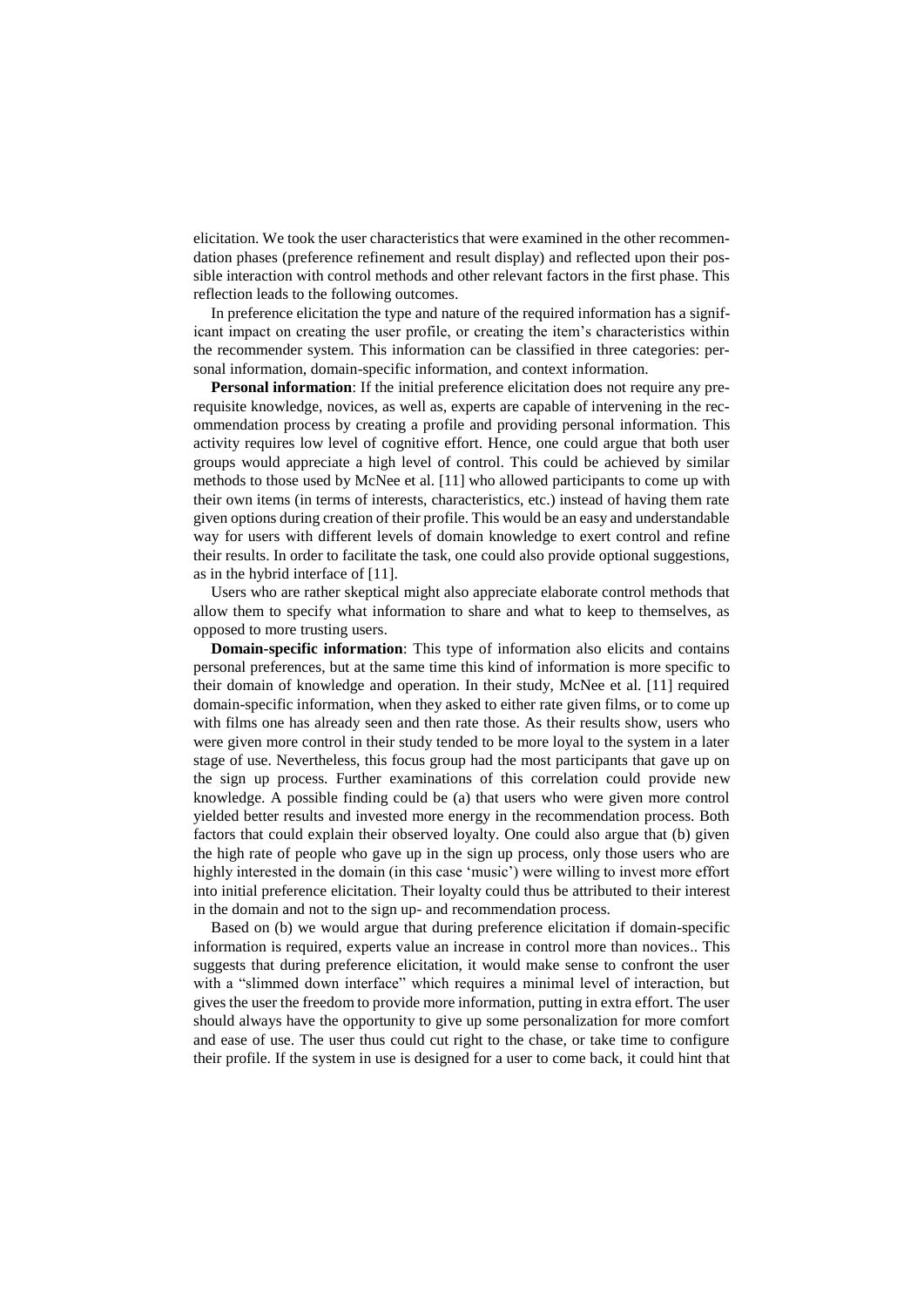a later refinement is always possible and/or ask the user if they wanted to make more configurations when they sign in the next time. During the next phase, novices should be given the opportunity to make more elaborate adjustments as their expertise in the domain and the system itself increases (see also next section).

With such two-fold interface, the user may choose their preferred way of preference elicitation. Instead of letting users control content, they are able to control how an entire step in the recommendation process is designed. We are thus proposing a different kind of control method which focuses less on results, but more on the user and their satisfaction with the system. Again, this solution might also be appealing to persons who are less trustful, since they do not have to fill in information, they consider inappropriate.

In this context, we would like to recall the following guideline: The effort a user must invest in the system must be lower than the necessary effort to solve the task manually by himself [12], [11]. In the light of the previous argumentation it is important to differentiate between user groups when it comes to the term effort or "cognitive effort". Cognitive effort is composed differently depending on the user's domain knowledge. A novice already has to put effort in order to cope with the information and causalities inherent to a problem, also referred to as its cognitive load, e.g by Sweller [15]. Experts, on the other hand, know their way in the domain and have more capacities to invest into system specific control structures. This is why a novice can only be expected to handle a lower amount of control than an expert to achieve their respective goal. This is why, especially on their first encounter with the system, they should be in the position to decide on the complexity they think they can handle. Users could also differ in the goal they want to achieve. To use again the example of a music recommender, the goal to "find new music that I like" could mean different things to different user groups. The criteria (domain specific) that have to be met in order to yield a satisfying result are probably more complex and diverse for an expert than for a novice. This aligns with Chen and Pu [13] who suggest in their design guidelines to optimize preference elicitation "to favor a small effort in the initial sign-up process" [13]. Their idea to implement an "incremental preference elicitation method" (see preference refinement phase) is picked up and expanded further by not only allowing them to apply the same intervention methods over and over, but also by providing them with an increasing set of tools for refinement. In our opinion this supports the idea of letting users control part of the recommendation process and their (item specific) control opportunities in order to achieve their respective goals.

Regarding persistence, we would argue that the amount of control available for the user does not play such an important role in the initial recommendation phase. As maximizers and satisficers mainly differ in their interaction with a given set of results, one can conclude that their preferences of control might differ more in a later phase.

**Context**: Apart from the user preferences, Ekstrand et al. [3] mention "context" as a factor influencing the choice of an appropriate recommendation algorithm. In their study they determine the user's context by relating to their behavior. This means that they exploit indirect user information in order to improve their choice of algorithm. We would consider context more generally as an important factor in the recommendation process. Since during one "recommendation session", the context does not change, or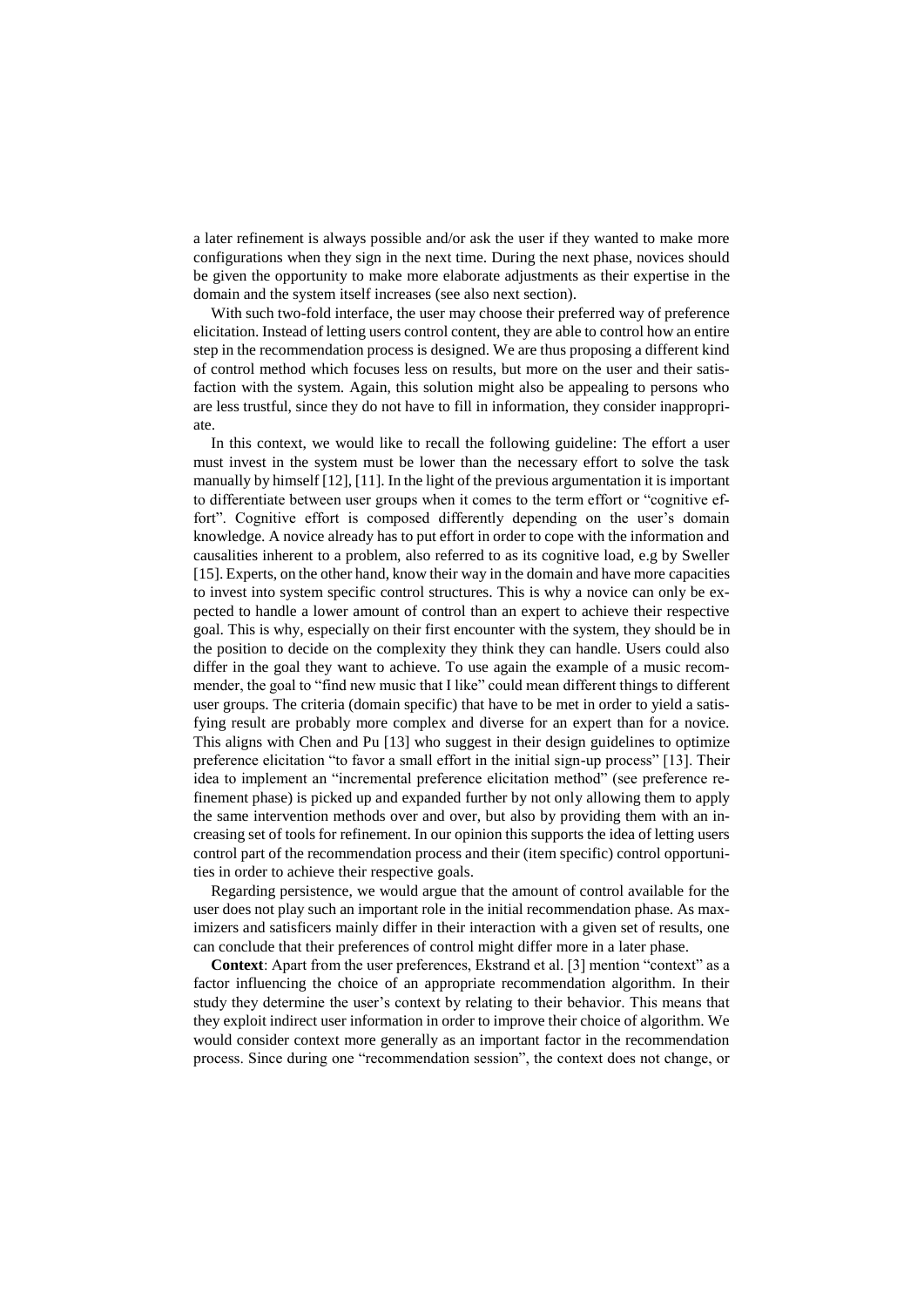if it does the change is gradual and in most cases user-inspired, we consider it appropriate to define context during preference elicitation. All subsequent iterations of refinement and filtering can be based on the initial definition.

The definition of a context of use is another opportunity for a user to be in control. Contrary to [3], we would suggest allowing users to characterize their context the same way as they are allowed to characterize themselves e.g. in their profile for user modelling. As the user knows best in what context they use the recommender, it seems natural to involve them in the definition of the context created by the recommender system. Especially for distrusting users, it might be a more agreeable option to control the amount of information they share about their context of use (e. g on a mobile device, for private use, at a certain location, etc.) instead of feeling supervised, or tracked by a system. As with personalization, one could consider offering the user to contribute information or to explicitly allow services like GPS (as seen with mobile apps), tracking user behavior or not to use context information at all. Again, the amount of control could be variable and should be adjustable at any time.

#### **During Preference Refinement**

The second phase is the one that was investigated the most with respect to user groups in previous studies. Characteristics like expertise (in both domain and recommender systems), persistence or trusting propensity and their relation with control in recommender systems were already analyzed by Parra and Brusilovski [12] for example. As described earlier, they analyzed those characteristics using SetFusion, which implements several control methods using visual representation and feedback. Knijnenburg et al. [9] investigated in a similar direction: They also examined the level of users' trust, persistence, and expertise using the TasteWeights recommender system. This system also allows the user to interact on a graphical interface and gives visual feedback.

**Interface**: Although those studies already gave insight into the relation between user characteristics and control, there are several possibilities where further research can be done. First of all, as hinted above, the recommender systems examined in [12] and [9] both give control to the user in the form of graphical tools like sliders and diagrams. Critiquing-based recommenders, as described by Chen and Pu [2] follow a different approach which is more based on textual representation of information. It might be worth investigating how given user characteristics like trusting propensity, expertise (recommenders / domain), and persistence influence the amount of control desired in such a system where control is implemented in a different form.

We suggest that, overall, users feel less in control in a more text-based interface, than in a graphical interface like [12] and [9]. We base this statement on the fact that in the graphical approach not only the controls are represented graphically, but also their impact is mostly immediately visible on screen (see levels of inspectability in [9]). This parallel display of controls and effect differs notably from critiquing-based recommenders. Those use a rather iterative approach: A list of results can be filtered (more or less flexible) by critiquing single elements and a new list is generated which is then displayed. The relation between a concrete critique of an attribute is harder to track in the newly generated list because it puts cognitive load on the user, and on the other hand, changes cannot be reverted as easily as in [12] and [9].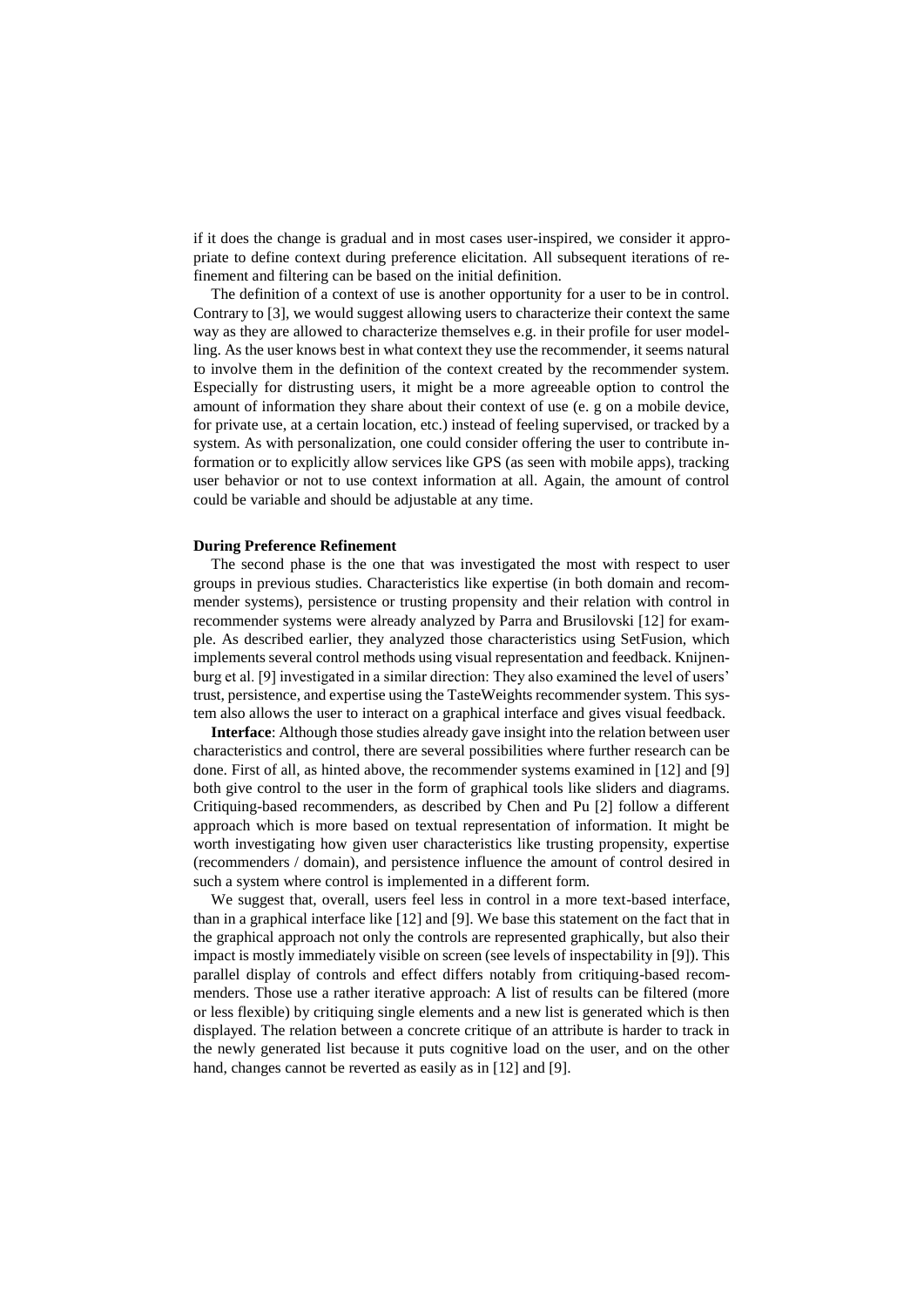Nevertheless, we would predict that more control, as exemplified by Chen and Pu in their "example critiquing interface" [2] would be appreciated by both novices and experts. Their example critiquing interface allows freely combining critiquing units to customized compound critiques. As they explain themselves, similarity-based critiquing ("give me similar items"), quality-based critiquing ("items like this but cheaper") and quantity-based critiquing ("items like this but \$100 cheaper") can all be modelled through their interface [2]. This allows a user to be vague and unspecific in their critiques, depending on their goals and previous knowledge. In this situation, novices have the choice of starting with critiquing units or they can freely combine them. Compared to predefined compound critiques, this avoids the fear of changing undesired values, by picking a compound critique that does not fit well. For experts the freedom of choice w.r.t attributes and values gives them the opportunity to leverage their domain knowledge in order to find the most fitting result in few steps.

The process of filtering on the basis of a more personally tailored set of results, which is possible with increased control in critiquing-based recommender systems should be highly appreciated by maximizers, who have a high level of persistence. With the opportunity to fine-tune given results in any possible way, their striving for "the best" possible outcome should be best supported with a high amount of control as in the example critiquing interface [2]. User with a lower level of persistence might appreciate this opportunity as well, but will probably be equally satisfied when presented only with less control like in the dynamic- (system-proposed-) critiquing interface.

**Goal / Context of Use**: As during the process of preference elicitation, it could also be beneficial to give a sort of "meta control" to the user in the phase of preference refinement: instead of letting the user control attributes of the recommended items, it might be helpful to give the user a choice on how preference refinement is implemented. The reason for this proposition can be illustrated by the case of critiquing-based recommender systems: Critiquing-based recommender engines implement preference refinement as a process of further and further refining queries and narrowing down results. In order to do so, the values of an items attribute can be refined in each iteration of critiquing. This approach can be a strength and a weakness at the same time. It depends on the goal or context of use of the recommender system. If a user is searching for a specific item (e.g. something to purchase on an e-commerce platform) as in [2], the critiquing approach is promising. It helps the user in getting more and more specific results by narrowing down the result set w.r.t certain attributes. This can be accomplished, even if the user is not that familiar with the domain or start his search with a vague idea of how exactly the item will be. If, on the other hand, the user hopes for a variety of different, surprising items (e.g. in a music recommender), critiquing might be unsuitable to achieve this goal. Depending on the context of use, the concept of controlling-based recommenders can be more or less suited. In general, we would identify a user's goal in the recommendation process as a factor that could influence the appropriate type of control or recommendation concept to present to the user. Since this goal can change from session to session, it might be reasonable to allow user to change the default control method to a more convenient one during preference refinement.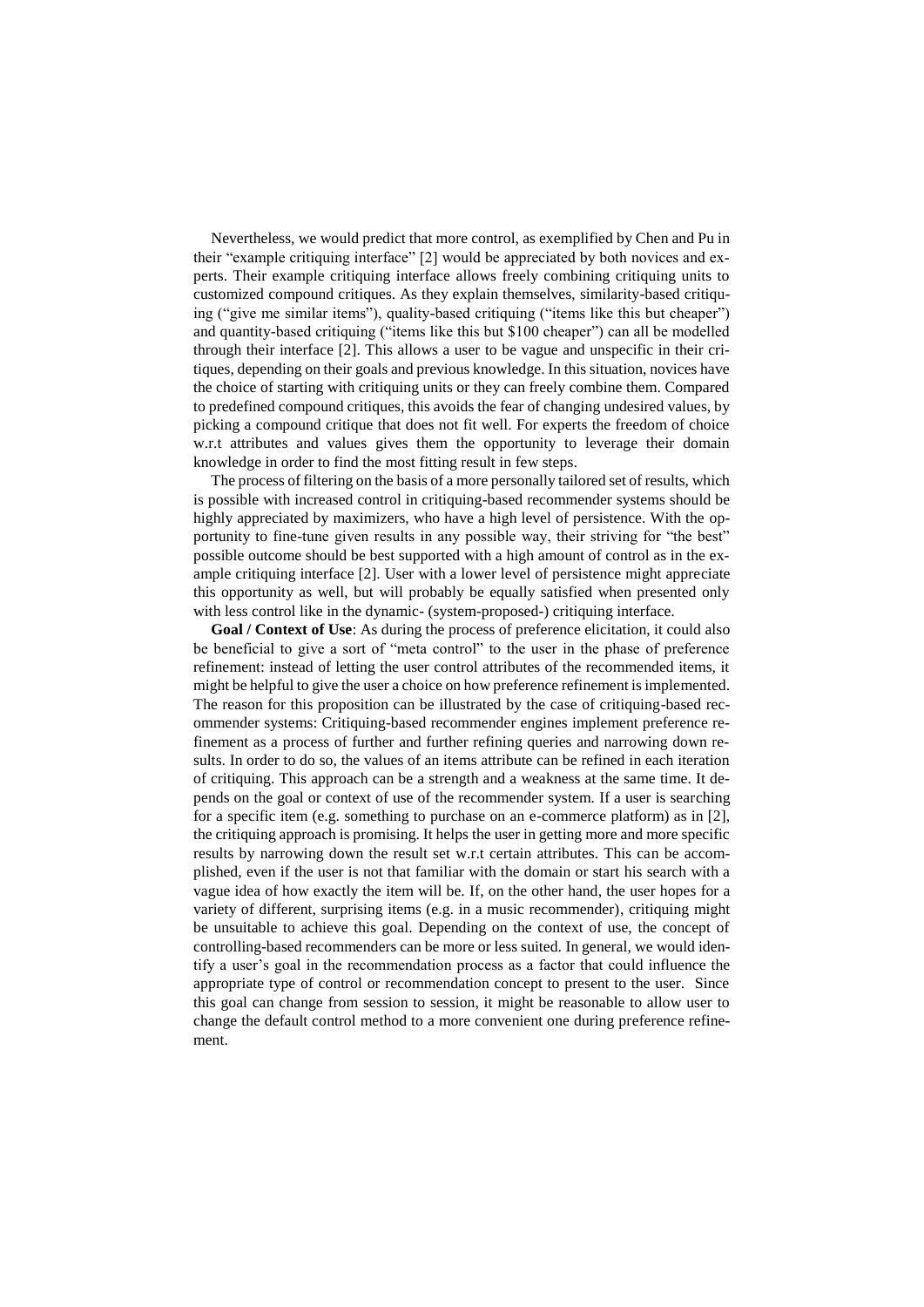### **Upon Result Display**

During result display, one must keep in mind that any form of control that can be given to the user does not influence given recommendations as such. In the result display phase, the user gets to interact with the results of his query. We therefore divide the interaction into the following processes: (i.) *getting an overview* of the result set, (ii.) *inspecting the features* of a specific result, (iii.) *comparing items* (e.g. common/different attributes and values) (iv.) finding out *reasons for the recommendation* (v.) *choosing a result*. They have been identified based on processes in the related work:

- (i.) *Overview:* The first one is obvious, since there must be a way to inspect all results produced during the process. It is further supported by Knijnenburg et al. [9] who accentuate the advantages of displaying the relationships between recommendation results and the users' configurations of the system [9] in an overview
- (ii.) *Feature inspection*: The second is based on Pu and Chen [13]: They explain that supplementary information displayed with an item "may have significant impact on user satisfaction and confidence" [13]. This indicates that (ii.) is a recurring activity upon result display.
- (iii.) *Result Comparison*: This phase must precede the choice of a result (v.)
- (iv.) *Reasons for Recommendation*: Pu and Chen [13] also name *finding out the reasons for recommendation* (iv.) as a criterion for good interfaces. Also, the interfaces of SetFusion [12], SmallWorlds [4] or TasteWeights [1] explicitly put focus on visualizing how a recommendation was created, which also supports (iv.) as an important activity. Another indicator for the importance of reviewing this process upon result display.
- (v.) *Choosing a result*: This directly follows from the recommender systems nature of being a "decision support tool" [13].

Any control method in the result display activity should be designed to support the user in at least one of the processes  $(i.) - (v.)$ . We suppose that specifically for distrusting people, transparency of the recommendation process is an important issue. For users with a low level of trusting propensity it is more important to inspect how a result was created, than for other users. Consequently, more control w.r.t (iv.) is requested by distrusting users. One can also argue that users with high persistence would benefit from more control in finding out about the reasons for a recommendation. Generally, since maximizers are more likely to inspect and compare a great variety of results, it would make sense that they would request an increased level of control supporting all processes  $(i.) - (v.).$ 

**Design of control mechanisms**: Regarding different levels of (domain) expertise, one should take into account the representation of controls as a factor which influences the amount of control requested by a user. We expect a carefully designed, explorable graphical representation of the recommendations to help the user in understanding how results were created. Furthermore, interacting with the results on a graphical interface could help users get better insight into the referred domain. This could reveal factors in the recommendation process which the user did not consider as relevant before. Such a learning process could result in an increase in domain expertise, and thus a further improvement of the configurations and of the recommendations. For novices, we specifically see the potential for such a process in a graphical user interface, which is why they could benefit from more control, under the precondition that the tools they use are easy to handle. The same holds for the graphical representation of the result set as such: Visual indicators such as links, colors and proximity for example are easier to read than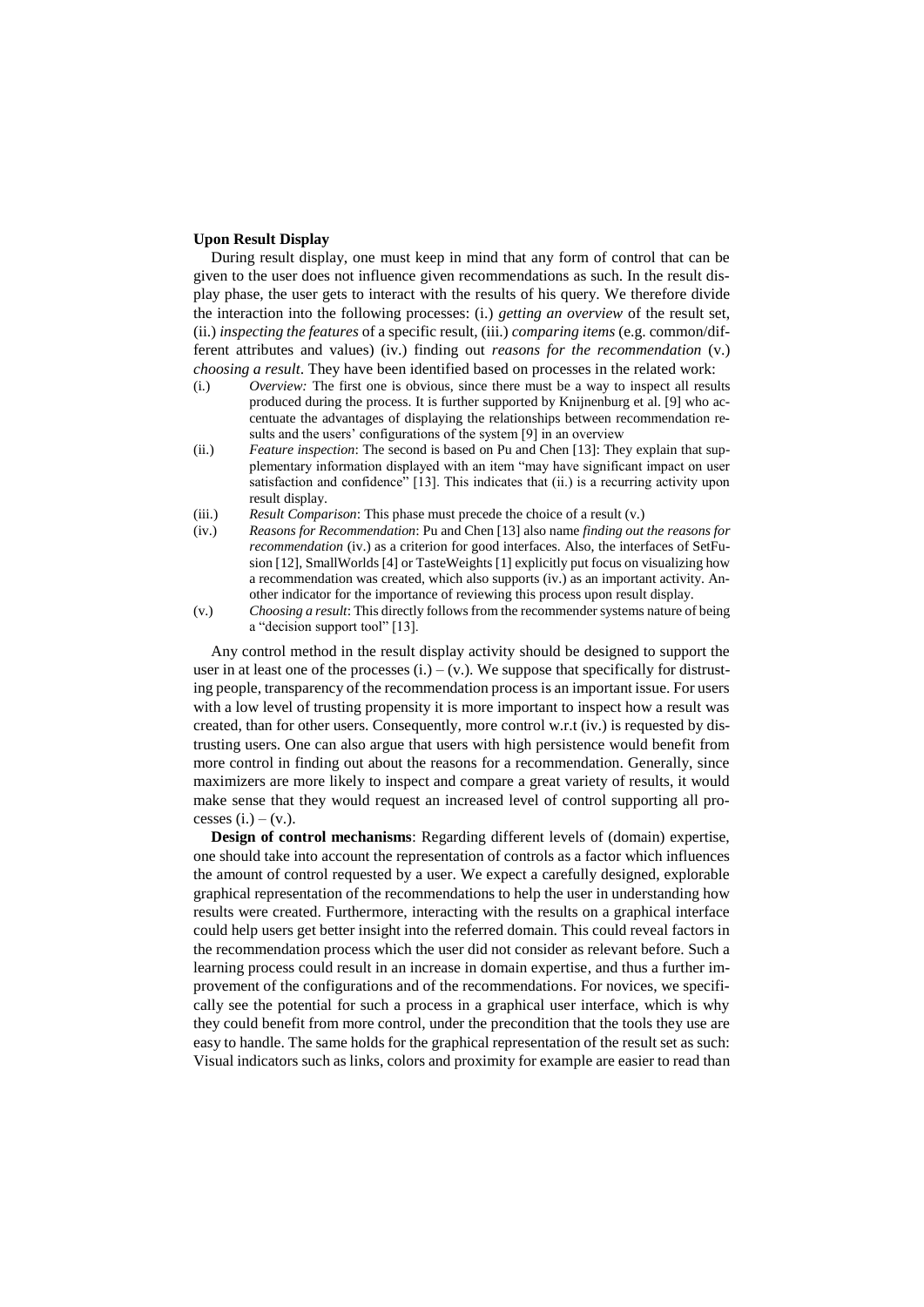text. They can convey meaning which the users may be unable to discover themselves without further support of the system. Especially novices in a domain might lack previous knowledge which is necessary to put given results into context. Verbert et al. [14] made an observation which supports this idea: TalkExplorer uses colors, connections and proximity in its result display, as explained above. Their results show that users gain more insight than when using a ranked list [14]. Parra and Brusilovski made another observation, which leads to a more general interpretation: they observed that native speakers tended to use less interactions than non-natives [12]. On a more general level, one could say that the graphical tools were easier to understand and use, than to accomplish the task on their own for people being at some kind of disadvantage. This disadvantage can be a language-barrier, lack of prerequisite knowledge, or other factors. Therefore, one could argue that users with disadvantages tend to rely more on controlling mechanisms in order to explore the domain and facilitate the task they are working on. Yet this is only the case if those control mechanisms are easy to understand and can be handled intuitively, thus reducing cognitive load. This idea is supported by the observations of Parra and Brusilovski [12]: they found that more items were selected from the results, when control methods (sliders and Venn diagram) were used on the result display. But they also found that the sliders were used more frequently than the diagram to narrow down the results. This supports the hypothesis that less ordinary mechanisms are used less often, at least upon the first encounter. We would attribute this to the fact that unknown graphical representations require cognitive effort, which is a sparse resource and needs to be spent on the resolution of the task itself. Experts, according to this reasoning, might not be so fond of many graphical tuning methods. As they understand the domain, they do not need as much support in interpreting the results they are presented with.

# **4 Conclusion**

Throughout the previous sections we tried to explain, the claim that an increase in control is always appreciated by users of recommender systems cannot be accepted in its universality. Results from previous research showed that for specific user groups, more control does not necessarily result in higher user satisfaction. So far, recurring attributes that are used to differentiate between user groups are domain or system expertise, trusting propensity and persistence. By putting given results in the context of the three key activities of the recommendation process, preference elicitation, preference refinement and result display, it became clear that there are many cases in which the relationship between those user characteristics and the need for control remains unexamined. For those cases we offered suggestions and predictions based on more general research on control in recommender systems. Furthermore, for the three phases, additional factors could be identified that potentially distinguish further user groups: The nature of information required by the user and the context of use during preference elicitation, the interface in use and again the context or goal of use during preference refinement, and finally the design of control mechanisms upon result display. Those may also influence user satisfaction.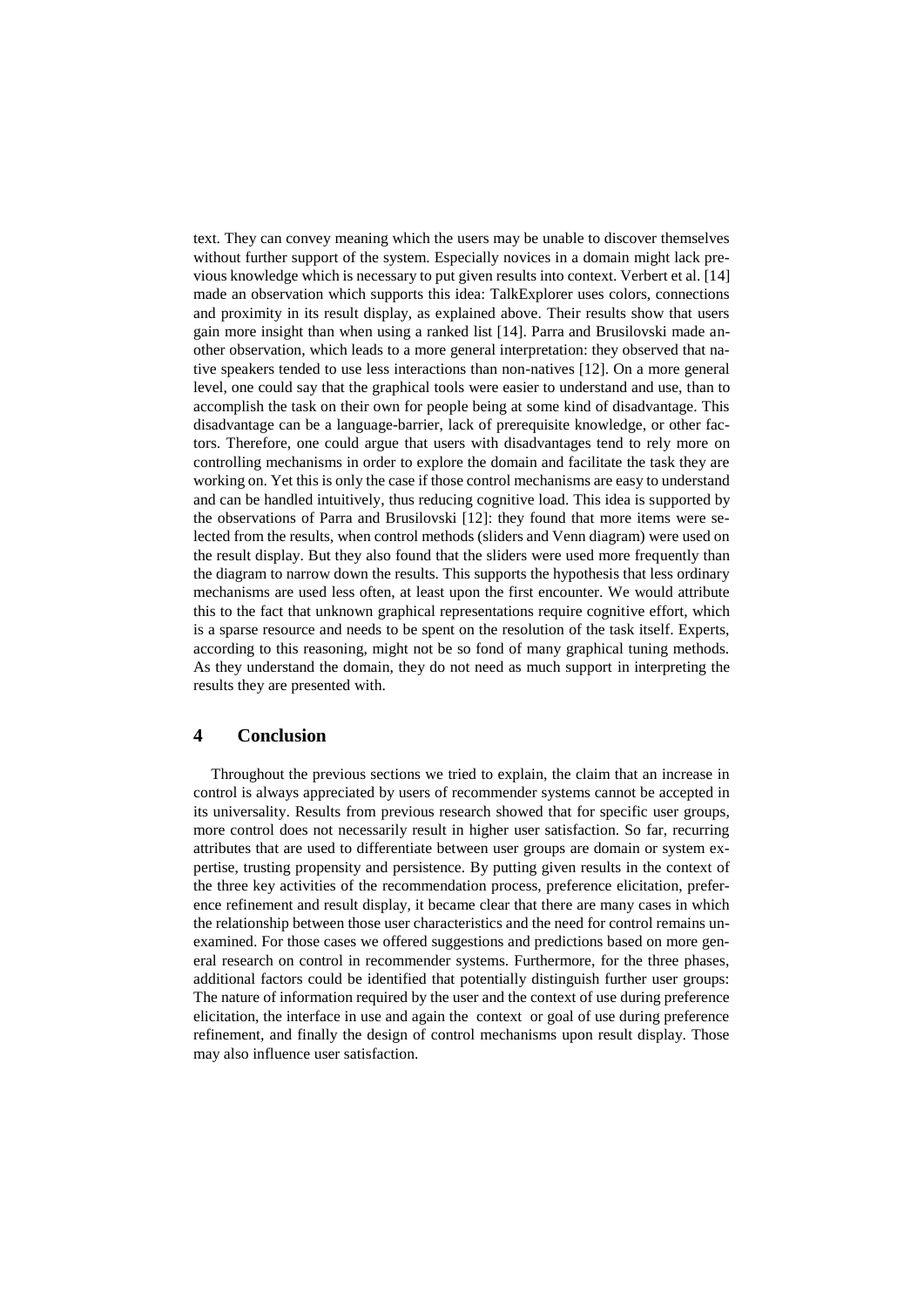The guidelines formulated in this paper are merely of theoretical nature. However, they are based on an extensive review of existing work in the field. To empirically examine their validity could pose a starting point for new research to improve users' control in recommender systems.

# **5 Acknowledgements**

The authors thank the German Research Council DFG for the friendly support of the research in the excellence cluster "Integrative Production Technology in High Wage Countries".

# **6 References**

- 1. Bostandjiev, S., O'Donovan, J. and Höllerer, T. 2012. TasteWeights: A Visual Interactive Hybrid Recommender System. In *Proceedings of the sixth ACM conference on Recommender systems* (Dublin, Ireland, September 09 - 13, 2012). RecSys '12. ACM, New York, NY, 35-42. DOI[=https://doi.org/10.1145/2365952.2365964](https://doi.org/10.1145/2365952.2365964)
- 2. Chen, L. and Pu, P. 2006. Evaluating Critiquing-based Recommender Agents. In *Proceedings of the National Conference on Artificial Intelligence*. 21, 1, Menlo Park, CA, Cambridge, MA, London, AAAI Press, MIT Press, 1999, 2006, 157.
- 3. Ekstrand, M. D., Kluver, D., Harper, F. M. and Konstan, J. A. 2015. Letting Users Choose Recommender Algorithms: An Experimental Study. In *Proceedings of the 9th ACM Conference on Recommender Systems* (Vienna, Austria, September 16 - 20, 2015). RecSys '15. ACM New York, NY, 11-18. DOI=<https://doi.org/10.1145/2792838.2800195>
- 4. Gretarsson, B., O'Donovan, J., Bostandjiev, S., Hall, C. and Höllerer, T. 2010. Smallworlds: Visualizing Social Recommendations. In *Computer Graphics Forum*, 29, 3, Blackwell, 833- 842. DOI[=http://dx.doi.org/10.1111/j.1467-8659.2009.01679.x](http://dx.doi.org/10.1111/j.1467-8659.2009.01679.x)
- 5. Harper, F. M, Xu, F., Kaur, H., Condiff, K.; Chang, S. and Terveen, L.: Putting Users in Control of their Recommendations. In *Proceedings of the 9th ACM Conference on Recommender Systems (*Vienna, Austria, September 16 - 20, 2015). RecSys '15. ACM New York, NY, 3–10. DOI[=https://doi.org/10.1145/2792838.2800179](https://doi.org/10.1145/2792838.2800179)
- 6. Hijikata, Y., Kai, Y. and Nishida, S. 2012. The Relation Between User Intervention and User Satisfaction for Information Recommendation. In *Proceedings of the 27th Annual ACM Symposium on Applied Computing* (Trento, Italy, March 26 - 30, 2012). SAC '12. ACM, New York, NY, 2002-2007. DOI[= https://doi.org/10.1145/2245276.2232109](https://doi.org/10.1145/2245276.2232109)
- 7. Jameson, A. and Schwarzkopf, E. 2002. Pros and Cons of Controllability: An Empirical Study. *In Proceedings of the Second International Conference on Adaptive Hypermedia and Adaptive Web-Based Systems*. (May 29 – 31, 2002). AH '02.Springer-Verlag, London, UK, 193-202.
- 8. Knijnenburg, B. P., Reijmer, N. J. and Willemsen, M. C. 2011. Each to his Own: how Different Users Call for Different Interaction Methods in Recommender Systems. In *Proceedings of the fifth ACM conference on Recommender systems* (Chicago, Illinois, USA, October 23 – 27, 2011). RecSys '11. ACM, New York, NY, 141-148. DOI= <https://doi.org/10.1145/2043932.2043960>